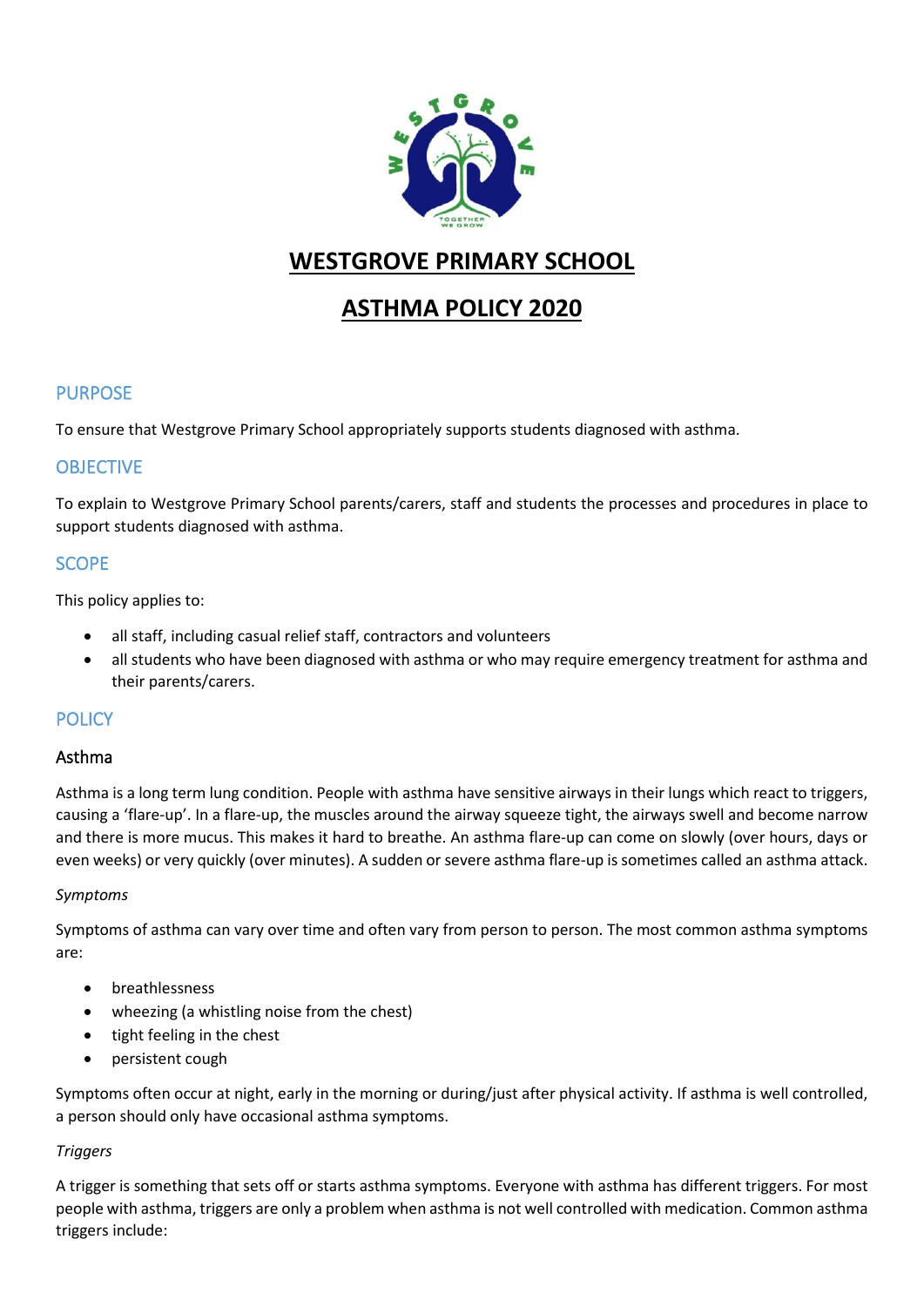- exercise colds/flu
- smoke (cigarette smoke, wood smoke from open fires, burn-offs or bushfires)
- house dust mites moulds
- 
- chemicals such as household cleaning products
- 
- laughter or emotions, such as stress
- 
- weather changes such as thunderstorms and cold, dry air
- 
- pollens animals such as cats and dogs
	- deodorants (including perfumes, aftershaves, hair spray and aerosol deodorant sprays)
	- food chemicals/additives certain medications (including aspirin and anti-inflammatories)

#### Asthma management

If a student diagnosed with asthma enrols at Westgrove Primary School:

- 1. Parents/carers must provide the school with an Asthma Action Plan which has been completed by the student's medical practitioner. The plan must outline:
	- the prescribed medication taken by the student and when it is to be administered, for example as a pre-medication to exercise or on a regular basis
	- emergency contact details
	- the contact details of the student's medical practitioner
	- the student's known triggers
	- the emergency procedures to be taken in the event of an asthma flare-up or attack.
- 2. Parents/carers should also provide a photo of the student to be included as part of the student's Asthma Action Plan.
- 3. Westgrove Primary School will keep all Asthma Action Plans:
	- At the Sickbay
- 4. School staff may also work with parents/carers to develop a Student Health Support Plan which will include details on:
	- how the school will provide support for the student
	- identify specific strategies
	- allocate staff to assist the student
- 5. If a student diagnosed with asthma is going to attend a school camp or excursion, Westgrove Primary School parents/carers are required to provide any updated medical information.
- 6. If a student's asthma condition or treatment requirements change, parent/carers must notify the school and provide an updated Asthma Action Plan.
- 7. School staff will work with parents/carers to review Asthma Action Plans (and Student Health Support Plans) once a year at the beginning of the school year.

## Student asthma kit

All students diagnosed with asthma are required to have a student asthma kit at school which contains:

- their own prescribed reliever medication labelled with the student's name
- their spacer (if they use one)

Student asthma kits will be kept with them or stored in the Sickbay when necessary.

#### Asthma emergency response plan

If a student is:

- having an asthma attack
- difficulty breathing for an unknown cause, even if they are not known to have asthma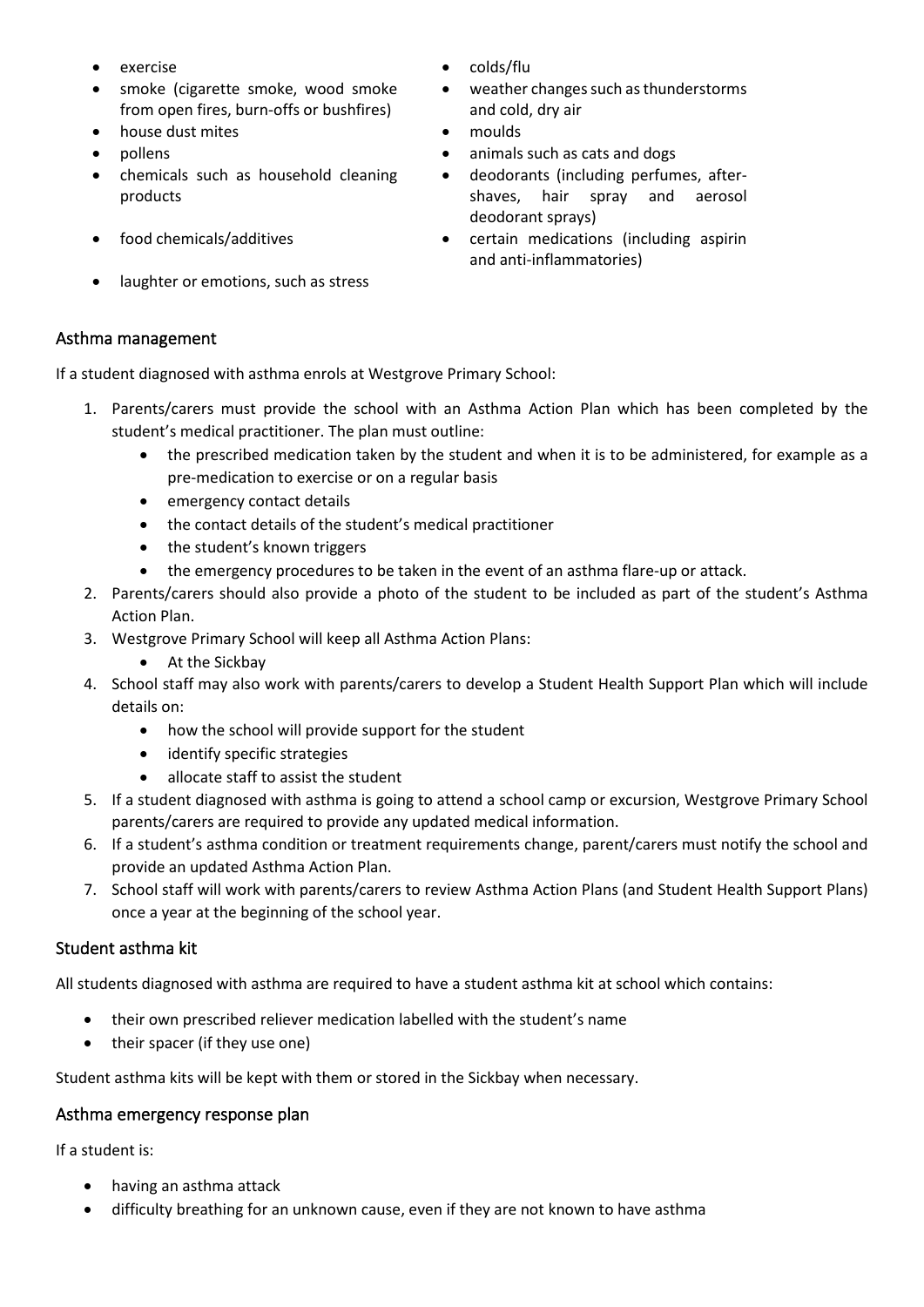School staff will endeavour to follow the Asthma First Aid procedures outlined in the table below. School staff may contact Triple Zero "000" at any time.

| <b>Step</b> | <b>Action</b>                                                                                                                                                                       |  |  |  |  |  |  |  |
|-------------|-------------------------------------------------------------------------------------------------------------------------------------------------------------------------------------|--|--|--|--|--|--|--|
| 1.          | Sit the person upright                                                                                                                                                              |  |  |  |  |  |  |  |
|             | Be calm and reassuring                                                                                                                                                              |  |  |  |  |  |  |  |
|             | Do not leave them alone                                                                                                                                                             |  |  |  |  |  |  |  |
|             | Seek assistance from another staff member or reliable student to locate the<br>student's reliever, the Asthma Emergency Kit and the student's Asthma Action<br>Plan (if available). |  |  |  |  |  |  |  |
|             | If the student's action plan is not immediately available, use the Asthma First<br>Aid as described in Steps 2 to 5.                                                                |  |  |  |  |  |  |  |
| 2.          | Give 4 separate puffs of blue or blue/grey reliever puffer:                                                                                                                         |  |  |  |  |  |  |  |
|             | Shake the puffer                                                                                                                                                                    |  |  |  |  |  |  |  |
|             | Use a spacer if you have one                                                                                                                                                        |  |  |  |  |  |  |  |
|             | Put 1 puff into the spacer                                                                                                                                                          |  |  |  |  |  |  |  |
|             | Take 4 breaths from the spacer                                                                                                                                                      |  |  |  |  |  |  |  |
|             | Remember - Shake, 1 puff, 4 breaths                                                                                                                                                 |  |  |  |  |  |  |  |
| 3.          | Wait 4 minutes                                                                                                                                                                      |  |  |  |  |  |  |  |
|             | If there is no improvement, give 4 more separate puffs of blue/grey reliever as                                                                                                     |  |  |  |  |  |  |  |
|             | above                                                                                                                                                                               |  |  |  |  |  |  |  |
|             | (or give 1 more dose of Bricanyl or Symbiocort inhaler)                                                                                                                             |  |  |  |  |  |  |  |
| 4.          | If there is still no improvement call Triple Zero "000" and ask for an ambulance.                                                                                                   |  |  |  |  |  |  |  |
|             | Tell the operator the student is having an asthma attack                                                                                                                            |  |  |  |  |  |  |  |
|             | Keep giving 4 separate puffs every 4 minutes until emergency assistance arrives                                                                                                     |  |  |  |  |  |  |  |
|             | (or 1 dose of Bricanyl or Symbicort every 4 minutes - up to 3 doses of Symbicort)                                                                                                   |  |  |  |  |  |  |  |
| 5.          | If asthma is relieved after administering Asthma First Aid, stop the treatment and                                                                                                  |  |  |  |  |  |  |  |
|             | observe the student. Notify the student's emergency contact person and record the                                                                                                   |  |  |  |  |  |  |  |
|             | incident                                                                                                                                                                            |  |  |  |  |  |  |  |

Staff will call Triple Zero "000" immediately if:

- the person is not breathing
- if the person's asthma suddenly becomes worse or is not improving
- if the person is having an asthma attack and a reliever is not available
- if they are not sure if it is asthma
- if the person is known to have anaphylaxis

## Training for staff

Westgrove Primary School will arrange the following asthma management training for staff:

| <b>Staff</b>                       | <b>Completed by</b>                                                                                                                                                                               | Course                                                                                                                        | Provider                                                      | Cost                                   | <b>Valid for</b> |
|------------------------------------|---------------------------------------------------------------------------------------------------------------------------------------------------------------------------------------------------|-------------------------------------------------------------------------------------------------------------------------------|---------------------------------------------------------------|----------------------------------------|------------------|
| Group 1<br>General<br><b>Staff</b> | School staff with a direct<br>with<br>teaching<br>role<br>affected<br>students<br>by<br>asthma or other school<br>directed<br>staff<br>by the<br>principal after conducting<br>a risk assessment. | Asthma first aid<br>management for<br>education staff<br>(non-accredited)<br>One hour face-to-<br>face or online<br>training. | Asthma Australia                                              | Free to all<br>schools                 | 3 years          |
| Group 2                            | Staff working with high<br>risk children with a<br>history of severe asthma,                                                                                                                      | Course in<br>Management of<br>Asthma Risks and                                                                                | Any RTO that has<br>this course in their<br>scope of practice | Paid by<br>Westgrove<br>Primary School | 3 years          |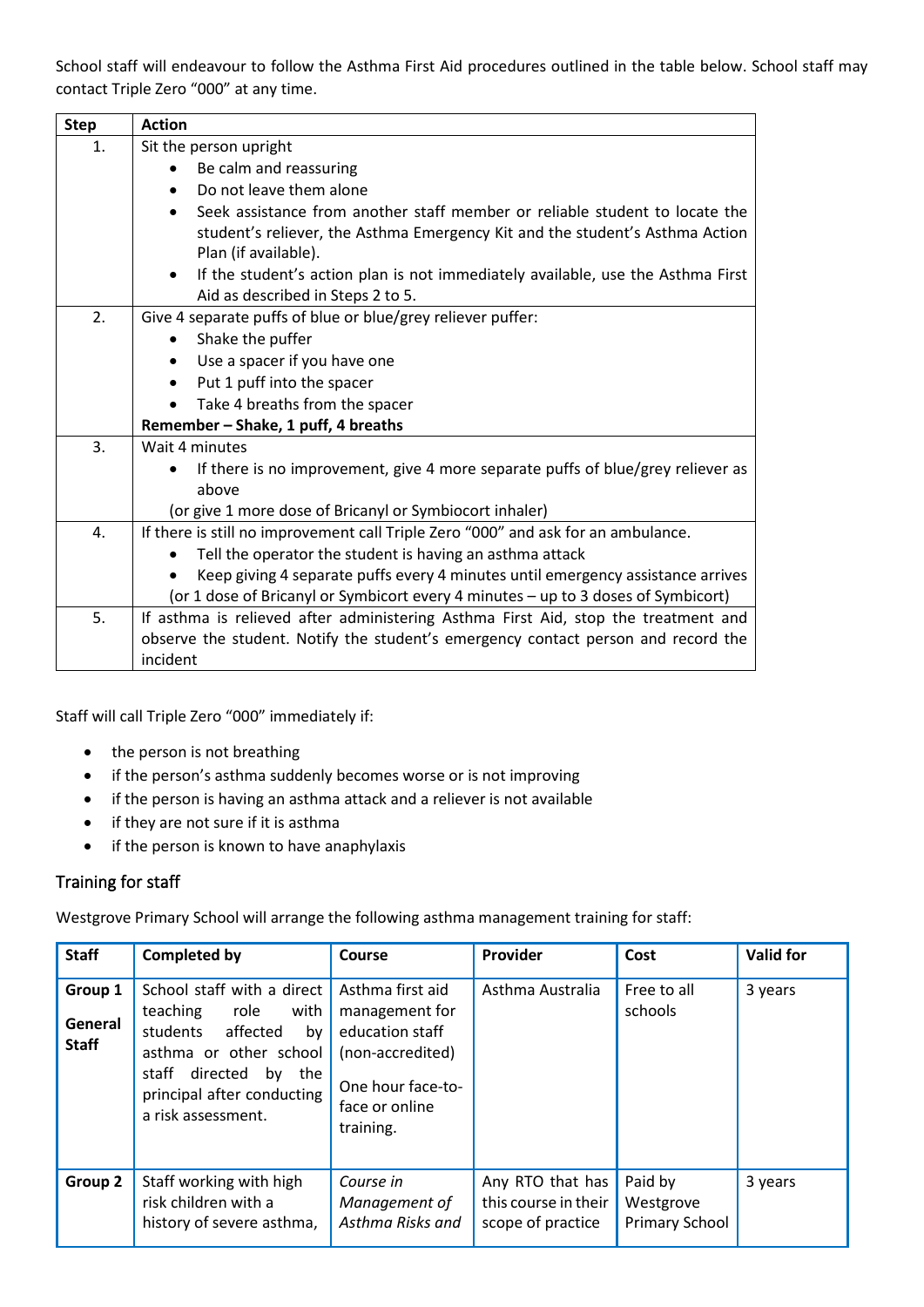| <b>Specific</b><br><b>Staff</b> | or with direct student<br>wellbeing responsibility,<br>(including nurses,<br>PE/sport teachers, first<br>aid and school staff<br>attending camp) | Emergencies in<br>the Workplace<br>22282VIC<br>(accredited)<br><b>OR</b>   |  |  |
|---------------------------------|--------------------------------------------------------------------------------------------------------------------------------------------------|----------------------------------------------------------------------------|--|--|
|                                 |                                                                                                                                                  | Course in<br>Emergency<br>Asthma<br>Management<br>10392NAT<br>(accredited) |  |  |

Westgrove Primary School will also provide this policy to casual relief staff and volunteers who will be working with students, and may also provide a briefing if the principal decides it is necessary depending on the nature of the work being performed.

## Asthma Emergency Kit

Westgrove Primary School will provide and maintain at least two Asthma Emergency Kits. One kit will be kept on school premises at the Sickbay and one will be a mobile kit for activities such as:

• camps and excursions.

The Asthma Emergency Kit will contain:

- at least 1 blue or blue/grey reliever medication such as Airomir, Admol or Ventolin
- at least 2 spacer devices (for single person use only) to assist with effective inhalation of the blue or blue/grey reliever medication (Westgrove Primary School will ensure spare spacers are available as replacements). Spacers will be stored in a dust proof container.
- clear written instructions on Asthma First Aid, including:
	- o how to use the medication and spacer devices
	- o steps to be taken in treating an asthma attack
- A record sheet/log for recording the detals of an asthma first aid incident, such as the number of puffs administered

Admin will monitor and maintain the Asthma Emergency Kits. They will:

- ensure all contents are maintained and replaced where necessary
- regularly check the expiry date on the canisters of the blue or blue/grey reliever puffers and place them if they have expired or a low on doses
- replace spacers in the Kits after each use (spacers are single-person use only)
- dispose of any previously used spaces.

The blue or blue/grey reliever medication in the Asthma Emergency Kits may be used by more than one student as long as they are used with a spacer. If the devices come into contact with someone's mouth, they will not be used again and will be replaced.

After each use of a blue or blue/grey reliever (with a spacer):

- remove the metal canister from the puffer (do not wash the canister)
- wash the plastic casing
- rinse the mouthpiece through the top and bottom under running water for at least 30 seconds
- wash the mouthpiece cover
- air dry then reassemble